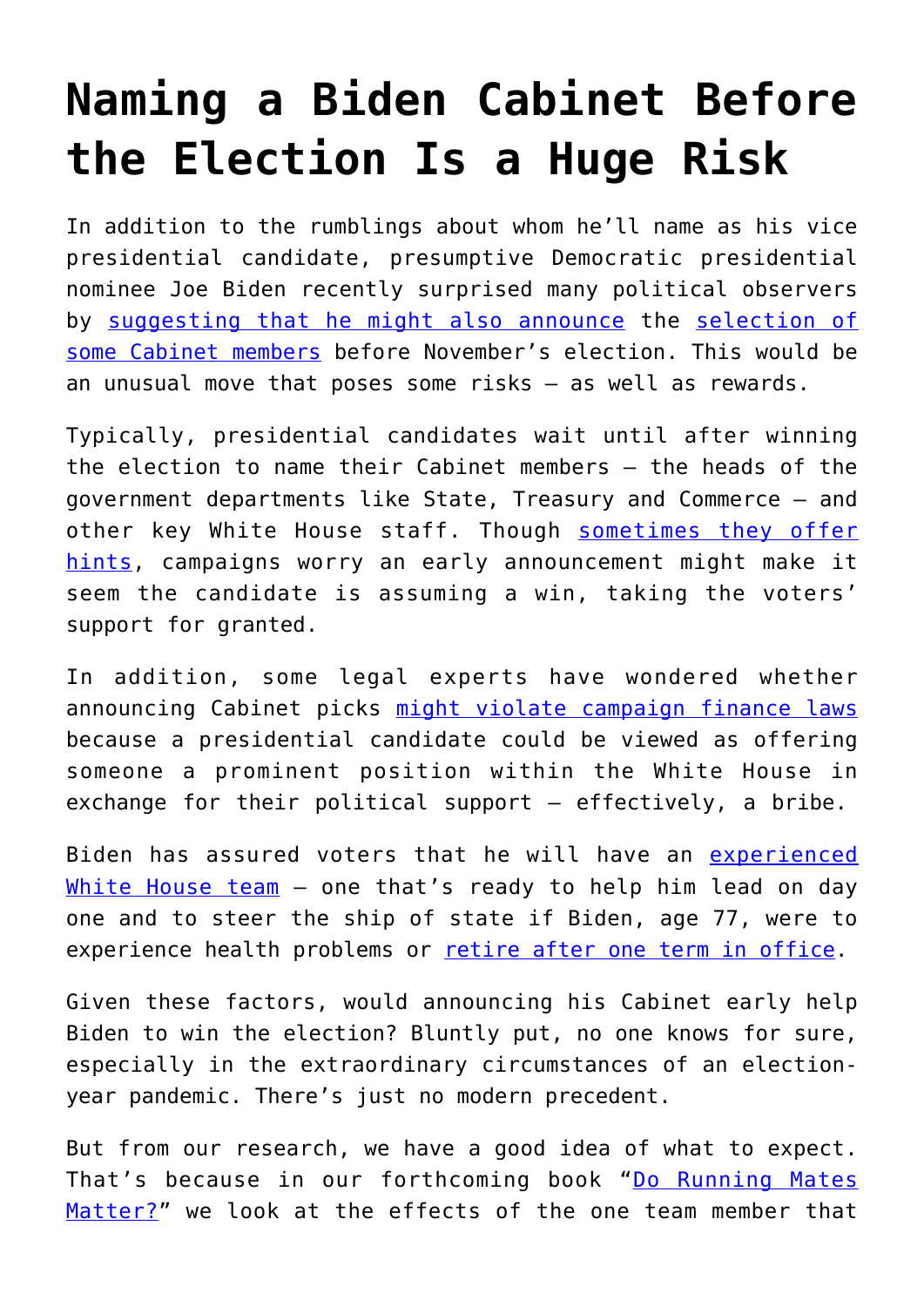every presidential candidate names before the election: the vice presidential candidate.

## **There's Little Direct Effect on Voters**

For our book, we analyzed a half-century of political science survey data to examine what effect a running mate has on the success of presidential candidates.

In short, we found that running mates have very little direct effect on voters. When people go to the polls, they are primarily expressing a preference for the presidential candidate, not the second person on the ticket.

On rare occasions, [voters can be swayed](https://manchesteruniversitypress.co.uk/9781784993382/) by running mates who are much more  $-$  or less  $-$  popular than their party's main candidate. For instance, John Kerry's vice presidential candidate in 2004, former North Carolina Sen. John Edwards, was relatively popular with voters early in the campaign. And, as our research shows, Edwards' popularity made voters more likely to vote for Kerry, at least in the short term.

[Some political](https://www.politico.com/news/magazine/2020/03/17/bidens-top-12-running-mates-ranked-134256) [analysts believe](https://www.nationalreview.com/2015/08/five-reasons-why-kasich-rubio-right-2016-ticket-myra-adams/) a vice presidential selection [could draw key voters](http://centerforpolitics.org/crystalball/articles/veepwatch-part-2-first-do-no-harm-our-vp-contenders/) from their own demographic group or their home state. We found that rarely happens, either.

In general, a candidate's choice for second-in-command does very little to directly swing voters, so we think it's unlikely that lower-ranking picks, like for Cabinet posts, would make much difference at all.

## **Shedding Light on the Candidate**

However, we found that voters view vice presidential choices as new information about the main candidate – and that information can shift voters' views and change votes. The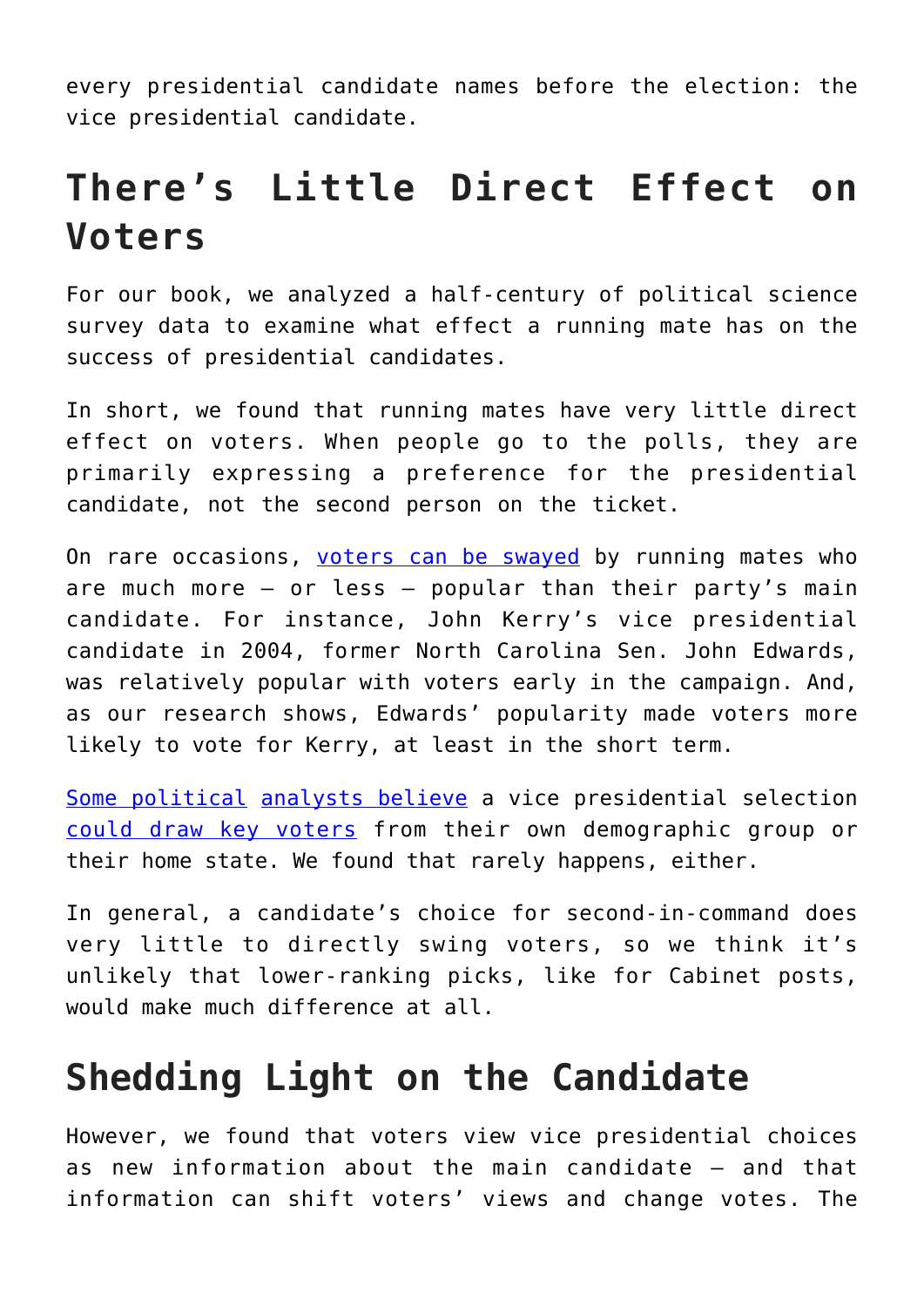candidate's choice gives voters insight into who the candidate really is, what he or she stands for, and how the person might operate once in office.

Take the [2008 presidential election](https://www.nytimes.com/elections/2008/results/president/votes.html), for example, when Democrat Barack Obama ran against Republican John McCain with Joe Biden and Sarah Palin as their respective vice presidential nominees.

In our book, we explain that voters who doubted Palin's qualifications also were more likely to doubt McCain's judgment and think he was too old to be president. As a result, they were less likely to vote for McCain.

However, our analysis also showed that voters who believed Biden was well-qualified for office were more likely to approve of Obama's judgment – and less likely to think he was too young to be president. As a result, they were more likely to vote for Obama.

Naming Cabinet members prior to the election might have a similar indirect effect. Depending on Biden's choices, an early Cabinet announcement could indicate that the presumptive Democratic nominee would be ready with an experienced team to govern right from the start – or that he will give a job to anyone who can help him win the election, even if that person is not the right fit.

Those signals might gain  $-$  or lose  $-$  him some votes.

## **A Risky Proposition**

Naming Cabinet members comes with other risks, too. It would give the incumbent, President Donald Trump, more targets to attack. And journalists would scrutinize Biden's picks, as they do vice presidential selections.

If a prospective Cabinet nominee were linked to a scandal or a campaign trail embarrassment, that could hurt Biden's campaign